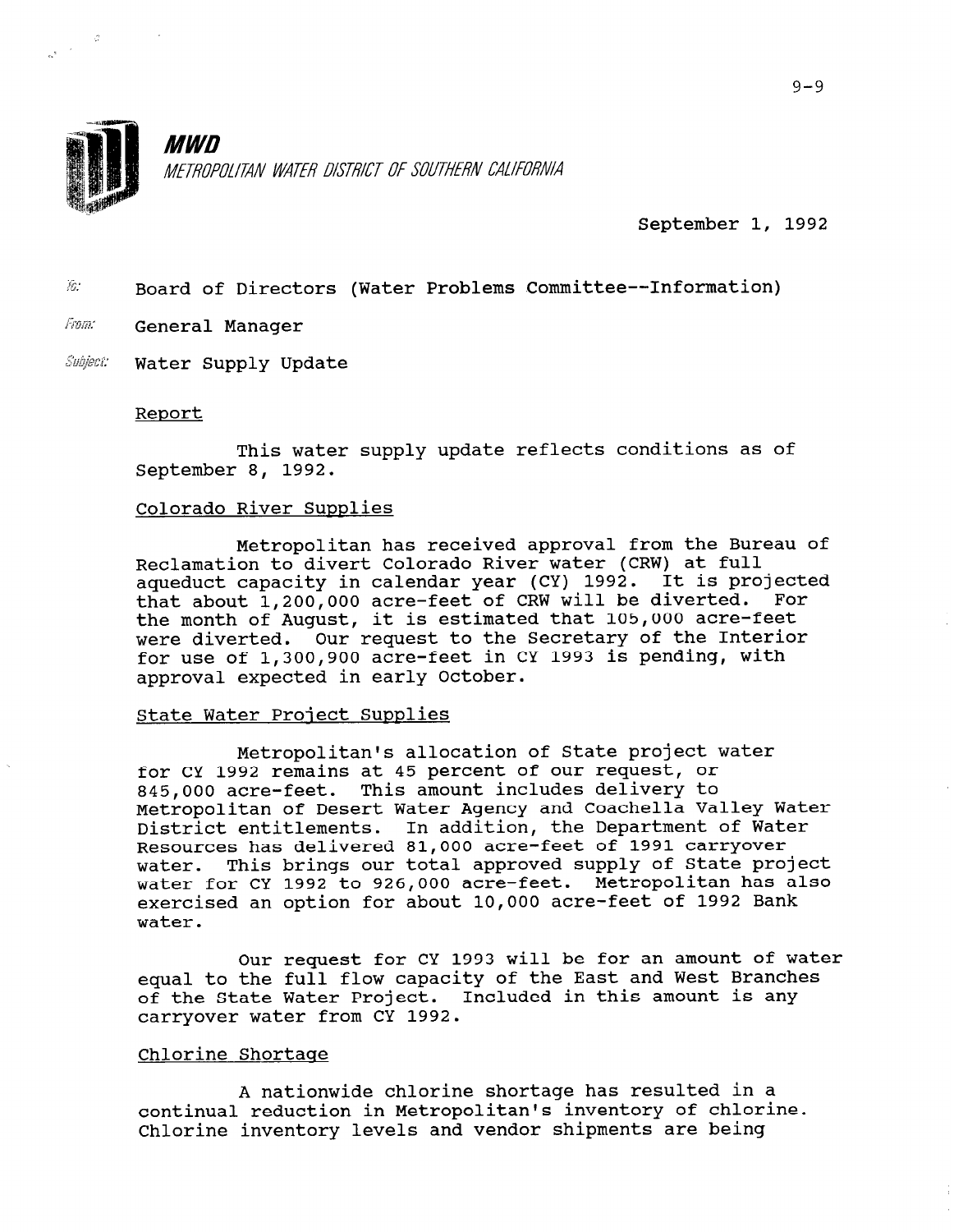# Board of Directors -2- September 1, 1992

 $\mathbb{R}^2$ 

closely monitored by staff. The reduced vendor inventories of chlorine and long delays in shipments have resulted in a temporary modification of Metropolitan's operating conditions to reduce chlorine use. Shortages in the chlorine industry are expected to continue through October, and all aspects pertinent to Metropolitan will be closely monitored.

### 1992 Water Supply Balance

Table 1 summarizes the current water supply balance for CY 1992. The projected demands are based on adjusted information received from our member agencies. It is also assumed that Stage I of the Incremental Interruption and Conservation Plan will remain in effect for the balance of CY 1992.

Based on 1992 supplies and projected demands, sufficient supplies exist to meet estimated use by the member agencies for the remainder of 1992. In addition, it is estimated that about 150,000 acre-feet of water could be available for storage in Southern California reservoirs or groundwater basins, or as carryover in State Water Project Reservoirs, for use in 1993. The final supply deficit or surplus for the calendar year will depend on actual member-agency demands, as well as on deliveries to storage accounts and deliveries of water from the 1992 Water Bank.

# Board Committee Assignments

This letter is an information item to the Water Problems Committee because of its authority with regard to policies, sources, and means of importing water required by the District; and policies regarding water conservation, reclamation, reuse, and underground storage of water and the use thereof, pursuant to Administrative Code, Section 2481 (a) and (i).

Recommendation

For information only.

KEN/eim

Attachment